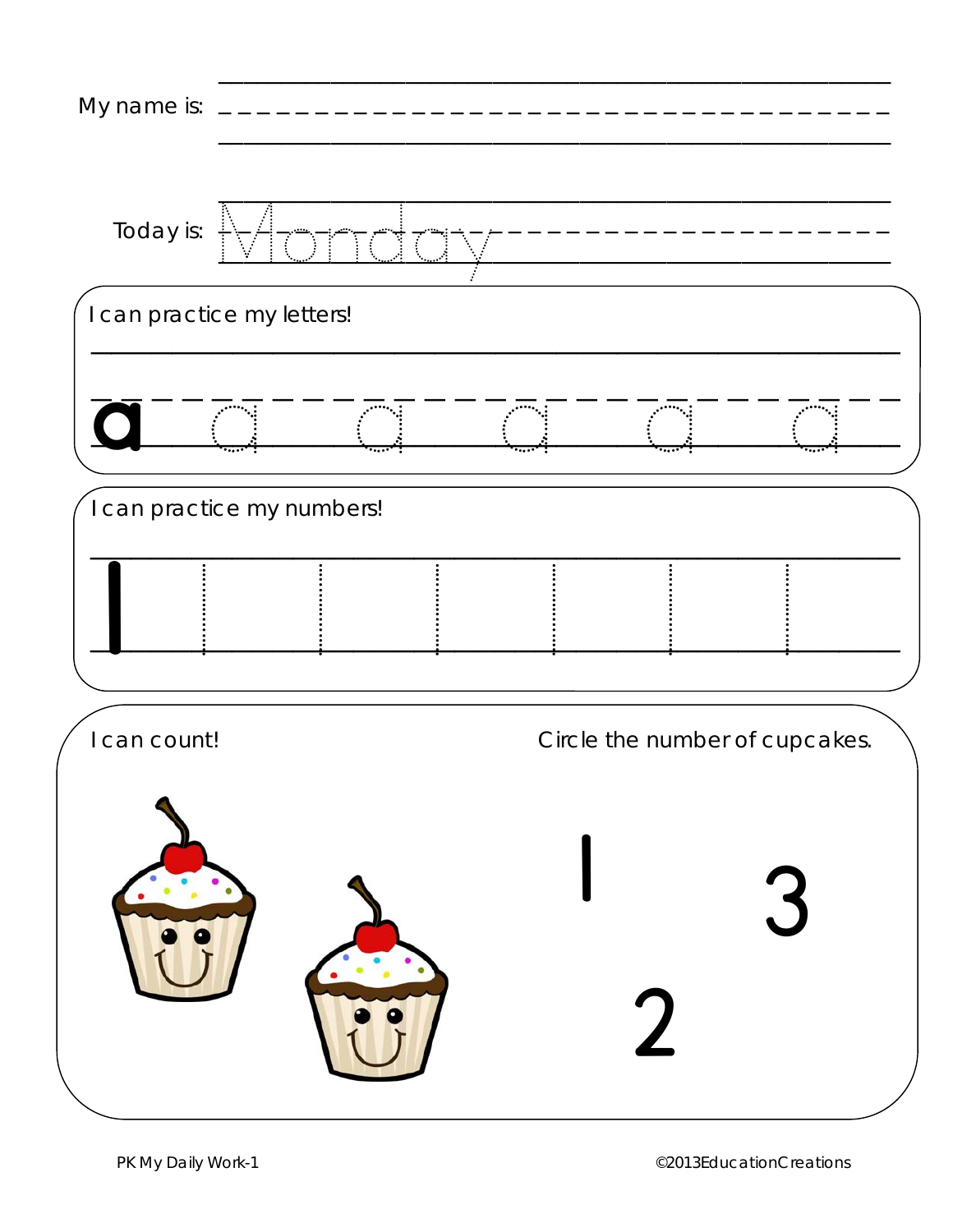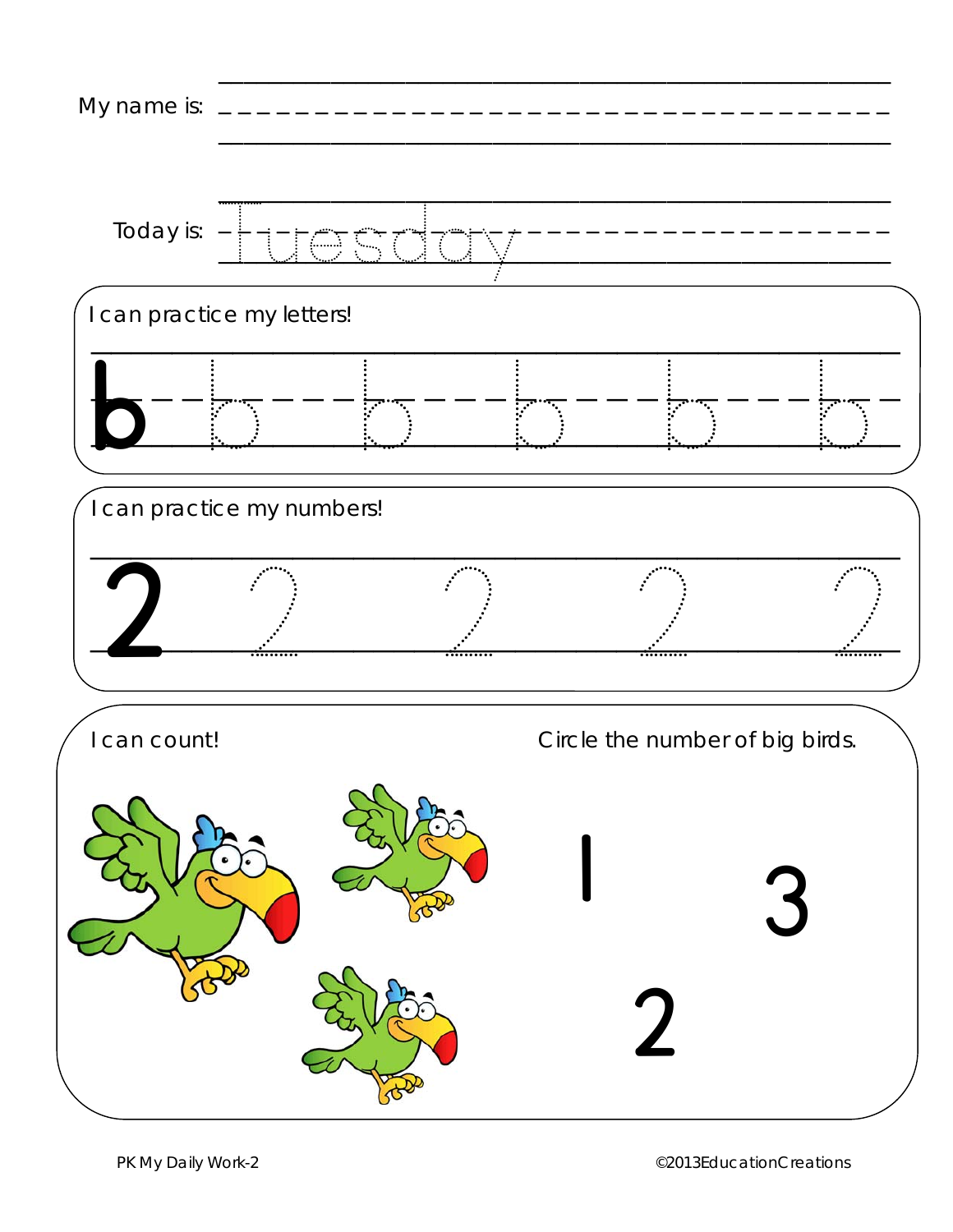| My name is:    |                            |           |                                  |   |
|----------------|----------------------------|-----------|----------------------------------|---|
| Today is:      | Atac                       | 5 P<br>∫⊕ |                                  |   |
|                | I can practice my letters! |           |                                  |   |
| $\overline{C}$ |                            |           |                                  |   |
|                | I can practice my numbers! |           |                                  |   |
|                |                            |           |                                  |   |
| can count!     |                            |           | Circle the number of small cars. |   |
|                | $\boldsymbol{9}$           |           |                                  | 3 |
| ◙              |                            | $\bullet$ |                                  |   |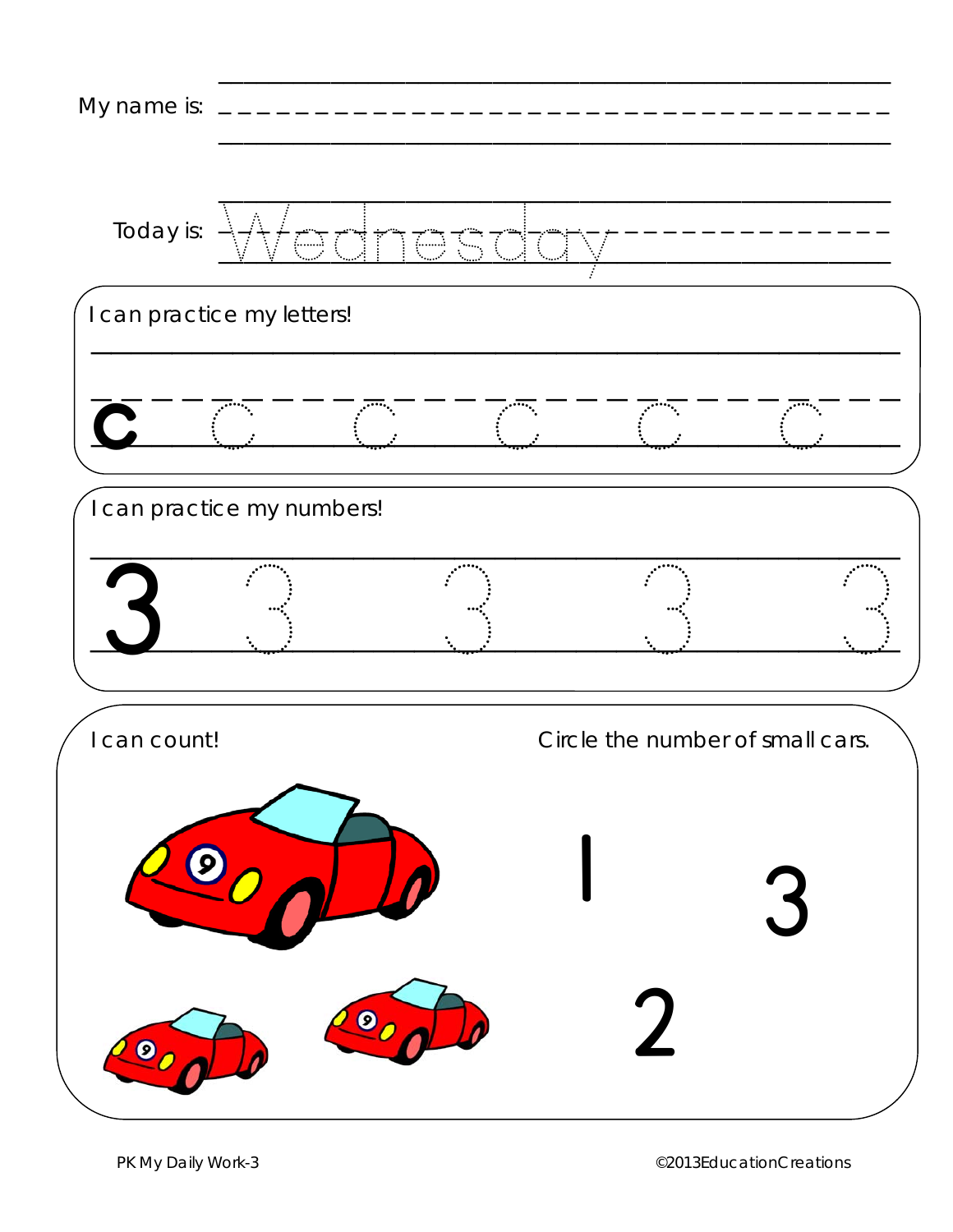